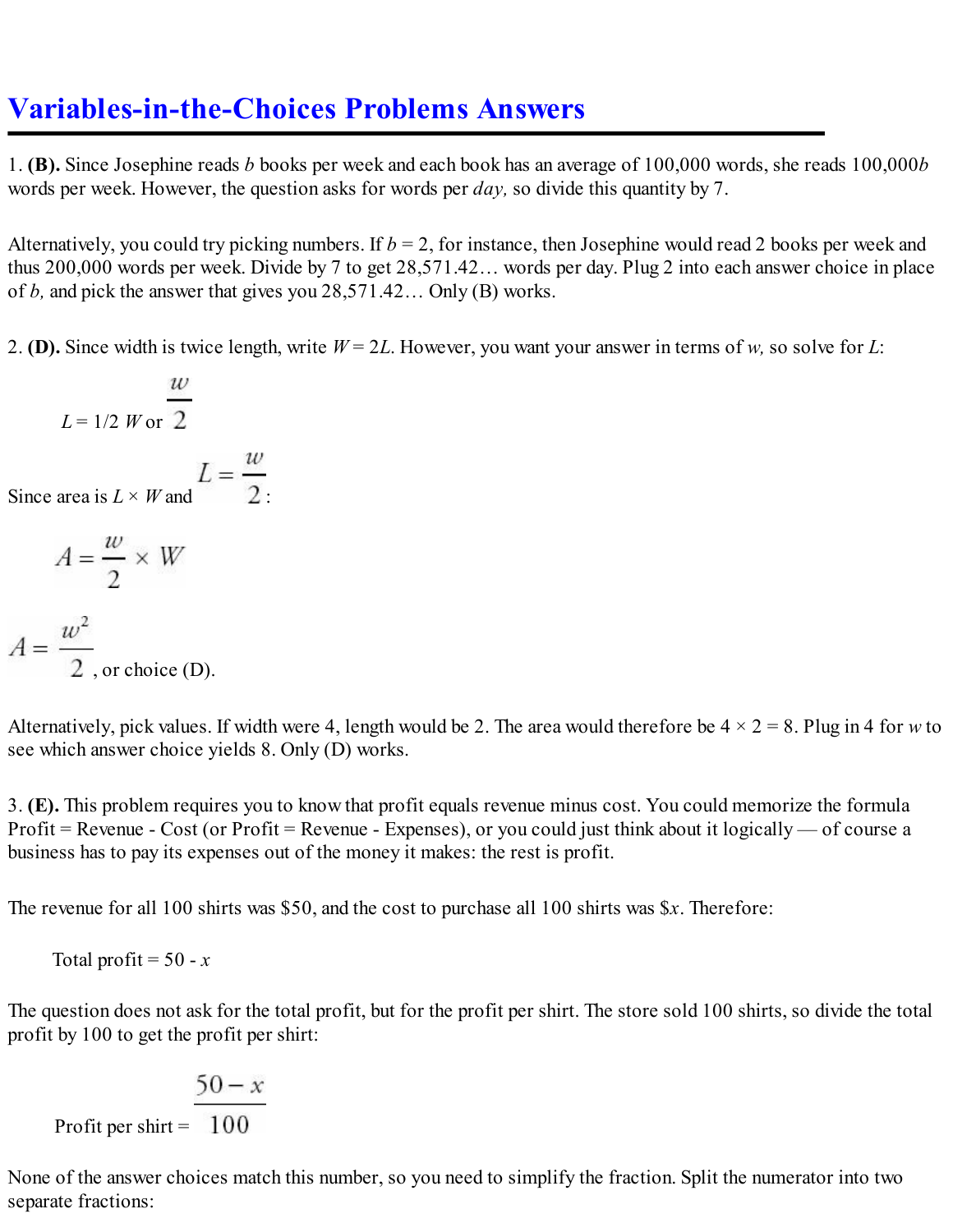$$
\frac{50 - x}{100} = \frac{50}{100} - \frac{x}{100} = 0.5 - \frac{x}{100}
$$

4. **(A).** Let  $s =$  the height of the shorter tree. Let  $t =$  the height of the taller tree.

If the combined height of the tress is 60 feet, then:

$$
s+t=60
$$

You also know that the height of the taller tree is *x* times the height of the shorter tree:

$$
t = xs
$$

You need to solve for the height of the shorter tree, so substitute (*xs*) for *t* in the first equation:

$$
s + (xs) = 60
$$

You need to isolate *s*, so factor *s* out of the left side of the equation:

$$
s(1+x) = 60
$$

$$
s = \frac{60}{1+x}
$$

5. **(B).** First, you need to express all three women's ages in terms of *L*. If Louise is three times as old as Mary, then Mary's age is *L*/3.

You also know that Mary is twice as old as Natalie. If Mary's age is *L*/3, then Natalie's age is 1/2 of that, or *L*/6.

Now you can plug those values into the average formula. The average of the three ages is:

$$
\text{average} = \frac{L + \frac{L}{3} + \frac{L}{6}}{3}
$$

To get rid of the fractions in the numerator, multiply the entire fractions by 6/6:

$$
\frac{6}{6} \times \left(\frac{L + \frac{L}{3} + \frac{L}{6}}{3}\right) = \frac{6L + 2L + L}{18} = \frac{9L}{18} = \frac{L}{2}
$$

6. **(A).** Let  $T = \text{Toshi's age}$   $(T + x) = \text{Toshi's age in } x \text{ years}$ 

Let  $K =$  Kosuke's age  $(K + x) =$  Kosuke's age in *x* years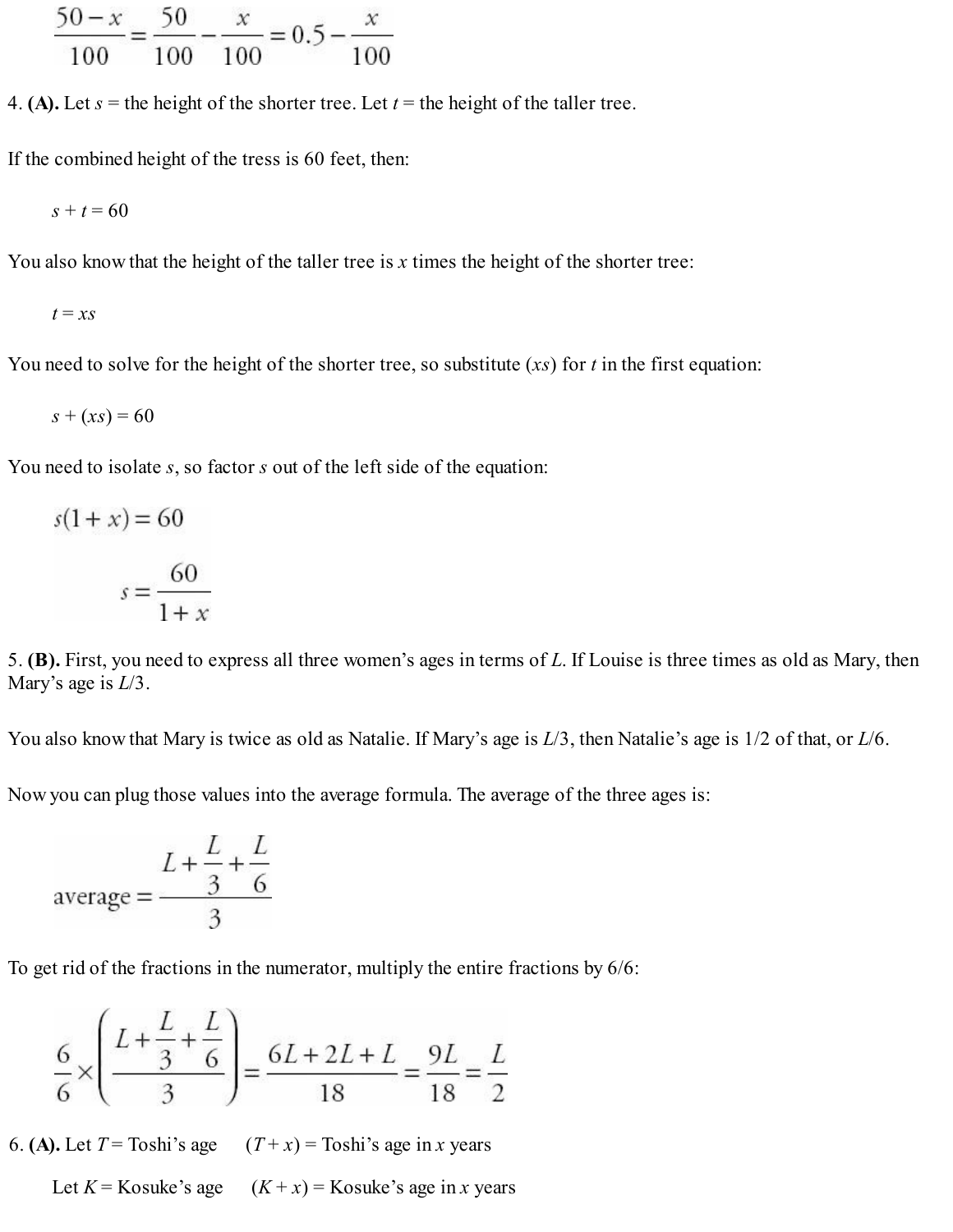If you know that Toshi is four times as old as Kosuke, then you know that:

$$
T=4K
$$

To translate the second sentence correctly, remember that you need to use  $(T + x)$  and  $(K + x)$  to represent their ages:

$$
(T+x) = 3(K+x)
$$

You need to solve for Kosuke's age in terms of *x*, so replace *T* with (4*K*) in the second equation:

$$
(4K) + x = 3K + 3x
$$
  

$$
K + x = 3x
$$
  

$$
K = 2x
$$

7. **(E).** If the cost of the shirt is increased 30%, then the new price of the shirt is 130% of the original price. If the original price was *k*, then the new price is 1.3*k.*

Remember that it is this new price that is increased by 50%. You need to multiply 1.3*k* by 1.5 (150%) to get the final price of the shirt:

$$
1.3k \times 1.5 = 1.95k
$$

8. **(D).** Carlos's race times can be expressed as *x, x* + 5, and *x* - 2. (Remember, SLOWER race times are LARGER numbers, so "five seconds slower" means *plus* 5, not *minus* 5!) Average the race times:

$$
\frac{x + (x + 5) + (x - 2)}{3} = \frac{3x + 3}{3} = x + 1
$$

His average time is *x* + 1 *seconds*. But you need *minutes*. Since there are 60 seconds in a minute, divide by 60 to get  $x+1$ 

$$
60^{\circ}
$$
, or choice (D).

Alternatively, pick values. If *x* were 60 seconds, for example, Carlos's race times would be 60, 65, and 58. His average

1 61  $1$ time would be 61 seconds, or 1 minute and 1 second, or  $\overline{60}$  minutes, or  $\overline{60}$  minutes. Plug in  $x = 60$  to see which 61

value yields  $60$ . Only (D) works.

9. **(C).** For every hour Andrew's business is open, he sells \$78 worth of clothes but pays \$10 to his assistant. Thus, he is making \$68 an hour after paying the assistant. He also must pay \$150 for the whole day.

So, the formula for his daily profit, using Revenue - Expenses = Profit and *h* for hours he is open: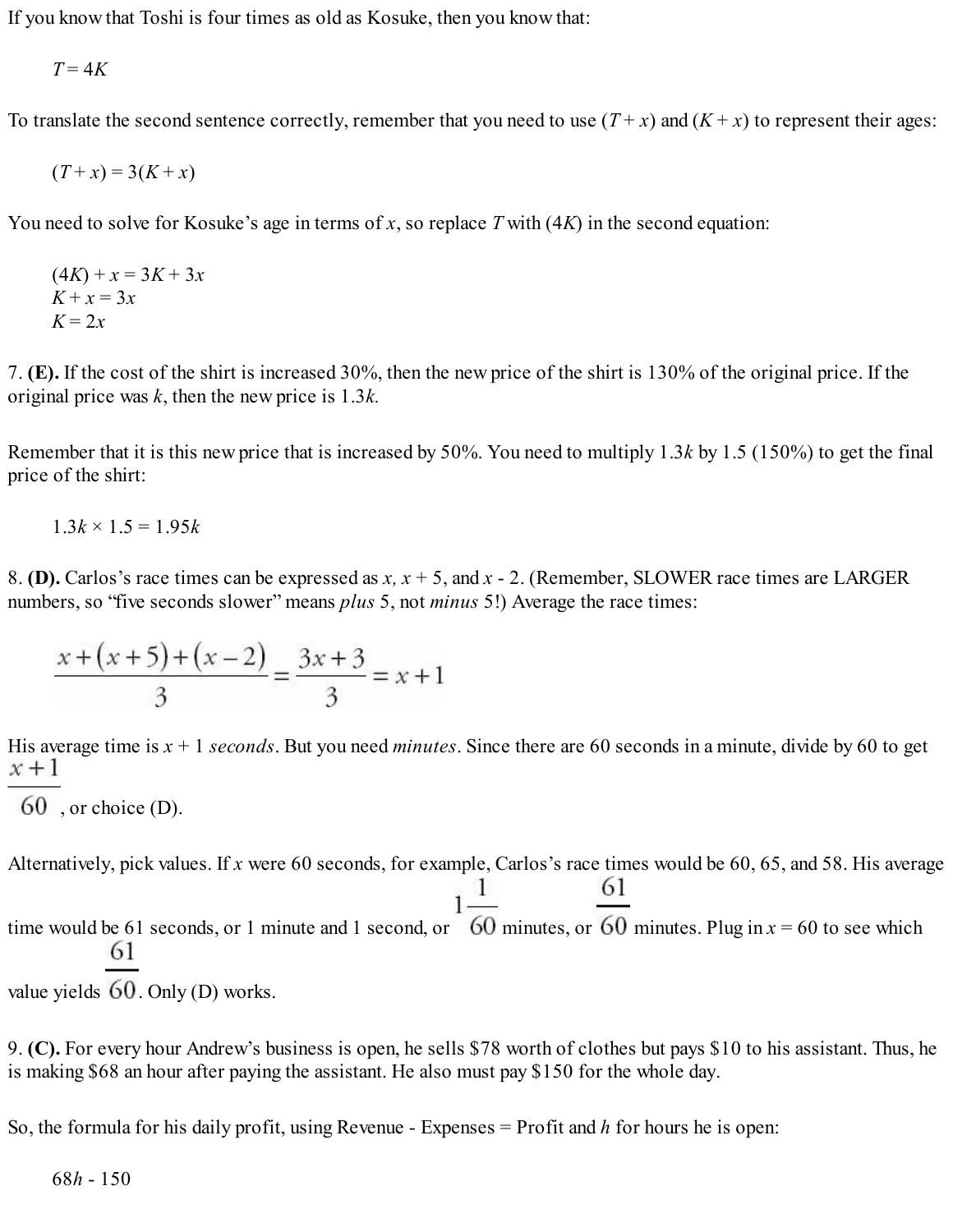Written as a function of profit in terms of hours, this is  $P(h) = 68h - 150$ , or choice (C).

Be careful that you are reading the answer choices as *functions*. *P* is not a variable that is being multiplied by *h*! *P* is the *name* of the function, and *h* is the variable on which the output of the function depends.

Note that (D) is a very good trap — this formula represents what the profit would be if Andrew only had to pay the assistant \$10 *total.* However, he pays the assistant \$10 *per hour.*

Alternatively, you could pick numbers. If Andrew were open for an 8-hour day (here, you are testing out  $h = 8$ ), he would make \$68 an hour (\$78 of sales minus \$10 to the assistant), or \$544 total. Subtract the \$150 rental fee to get \$394.

Then, plug 8 into the answer choices in place of *h* to see which answer yields 394. Only (C) works.

10. **(C).** Since  $a, b, c,$  and  $d$  are consecutive and  $d$  is largest, you can express  $c$  as  $d - 1, b$  as  $d - 2$ , and  $a$  as  $d - 3$ . Therefore, the average is:

$$
\frac{(d-3)+(d-2)+(d-1)+d}{4} = \frac{4d-6}{4} = d - \frac{6}{4}
$$
 or  $d - \frac{3}{2}$ , which matches choice (C).

Alternatively, plug in numbers. Say *a, b, c,* and *d* are simply 1, 2, 3, and 4 (generally, you want to avoid picking the numbers 0 and 1, lest *several* of the choices appear to be correct and you have to start over, but since only *d* appears in the choices, it's no problem that *a* is 1 in this example).

Thus, the average would be 2.5. Plug in 4 for *d* to see which choice yields an answer of 2.5. Only (C) works.

11. **(A).** If a cheese costs *c* cents per ounce, it costs 16*c* cents per pound. To convert from cents to dollars, divide by 100:

 $\frac{16c}{100} = \frac{4c}{25}$ , or choice (A).

Alternatively, pick numbers. If  $c = 50$ , a cheese that costs 50 cents per ounce would cost 800 cents, or \$8, per pound. Plug in *c* = 50 and select the answer that gives the answer 8. Only (A) works.

12. **(D).** To figure out what *fraction* of the mix is fruit, put the amount of fruit over the total amount of the mix:  $\frac{x}{6+x}$ . To convert a fraction to a percent, simply multiply by 100:  $\frac{x}{6+x}$  (100) =  $\frac{100x}{6+x}$ , or answer choice (D).

Alternatively, pick smart numbers. For instance, say  $x = 4$ . In that case, the total amount of mix would be 10 ounces, 4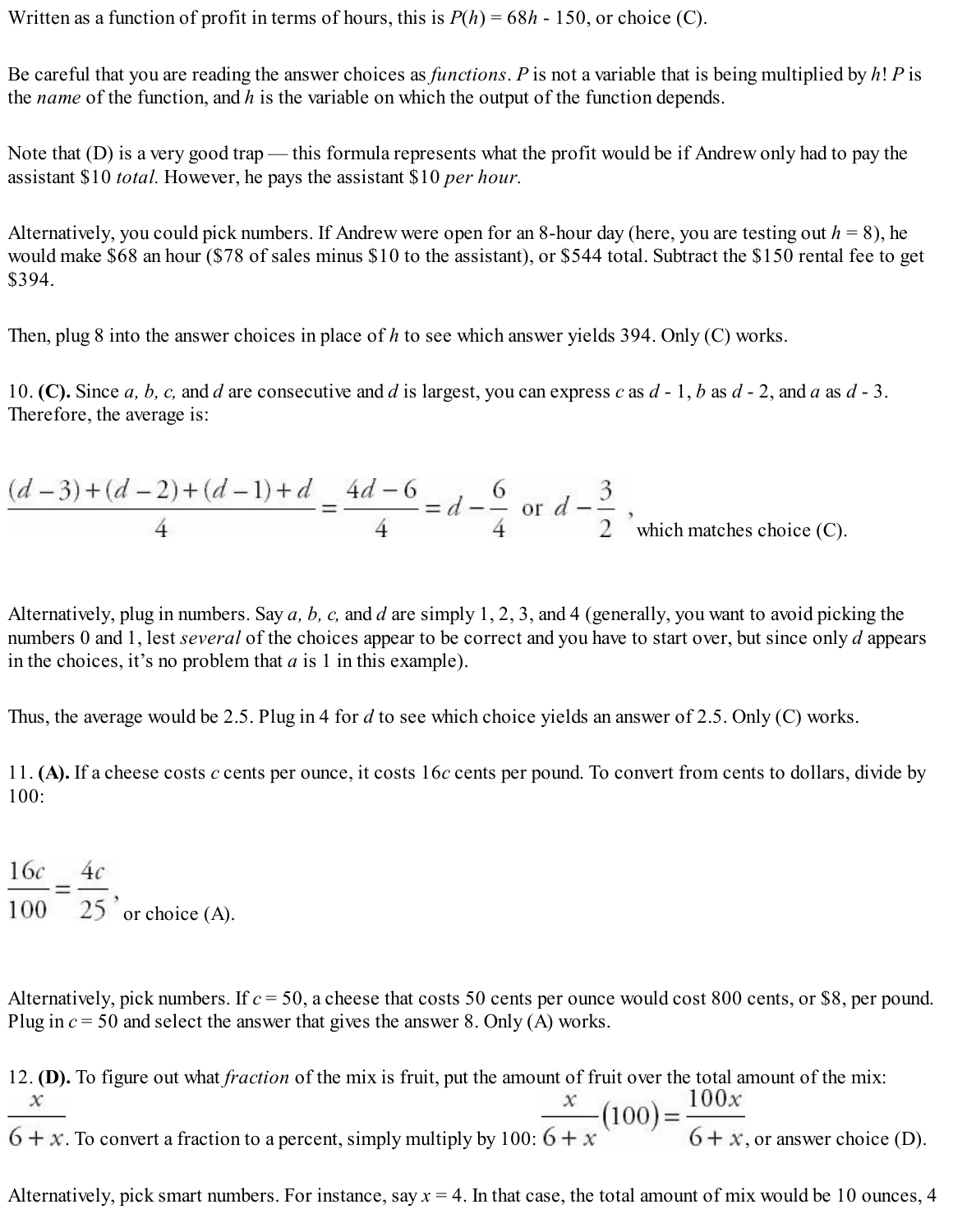of which would be dried fruit. Since  $4/10 = 40\%$ , the answer to the question for your example would be 40%. Now,<br> $\frac{100(4)}{2} = \frac{400}{100} = 40$ 

plug  $x = 4$  into each answer choice to see which yields 40%. Only choice (D) works:  $6 + (4)$  10 This will work for any number you choose for *x*, provided that you correctly calculate what percent of the mix would be dried fruit in your particular example.

13. **(C).** To increase a number by 1.5%, first convert 1.5% to a decimal by dividing by 100 to get 0.015.

Do NOT multiply the original number by  $0.015$  — this approach would be very inefficient, because multiplying by 0.015 would give you only the increase, not the new amount (you would then have to add the increase back to the original amount, a process so time-wasting and inefficient that it would not likely appear in a formula in the answer choices).

Instead, multiply by 1.015. Multiplying by 1 keeps the original number the same; multiplying by 1.015 gets you the original number plus 1.5% more.

Finally, if you want to multiply by 1.015 twice per year, you will need to do it 2*y* times. This 2*y* goes in the exponent spot, to give you  $s(1.015)^{2y}$ , or choice (C).

14. **(C).** A formula to find the cost of a call under Plan A, using *x* as the number of minutes:

 $Cost = 1.25 + 0.15(x - 1)$ 

Note that you need to use *x* - 1 because the caller does *not* pay \$0.15 for every single minute — the first minute was already paid for by the \$1.25 charge.

A formula to find the cost of a call under Plan B, using *x* as the number of minutes:

 $Cost = 0.90 + 0.20x$ 

Note that here you do *not* use *x* - 1 because the connection fee does not "buy" the first minute — you still have to pay \$0.20 for every minute.

To find the length of a call that would cost the same under either plan, set the two formulas equal to one another:

 $1.25 + 0.15(x - 1) = 0.90 + 0.20x$ 

This is choice (C). Note that you are not required to solve this equation, but you might be required to solve a similar equation in a different problem on this topic:

 $1.25 + 0.15x - 0.15 = 0.90 + 0.20x$  $1.1 + 0.15x = 0.90 + 0.20x$  $0.20 = 0.05x$  $20 = 5x$  $4 = x$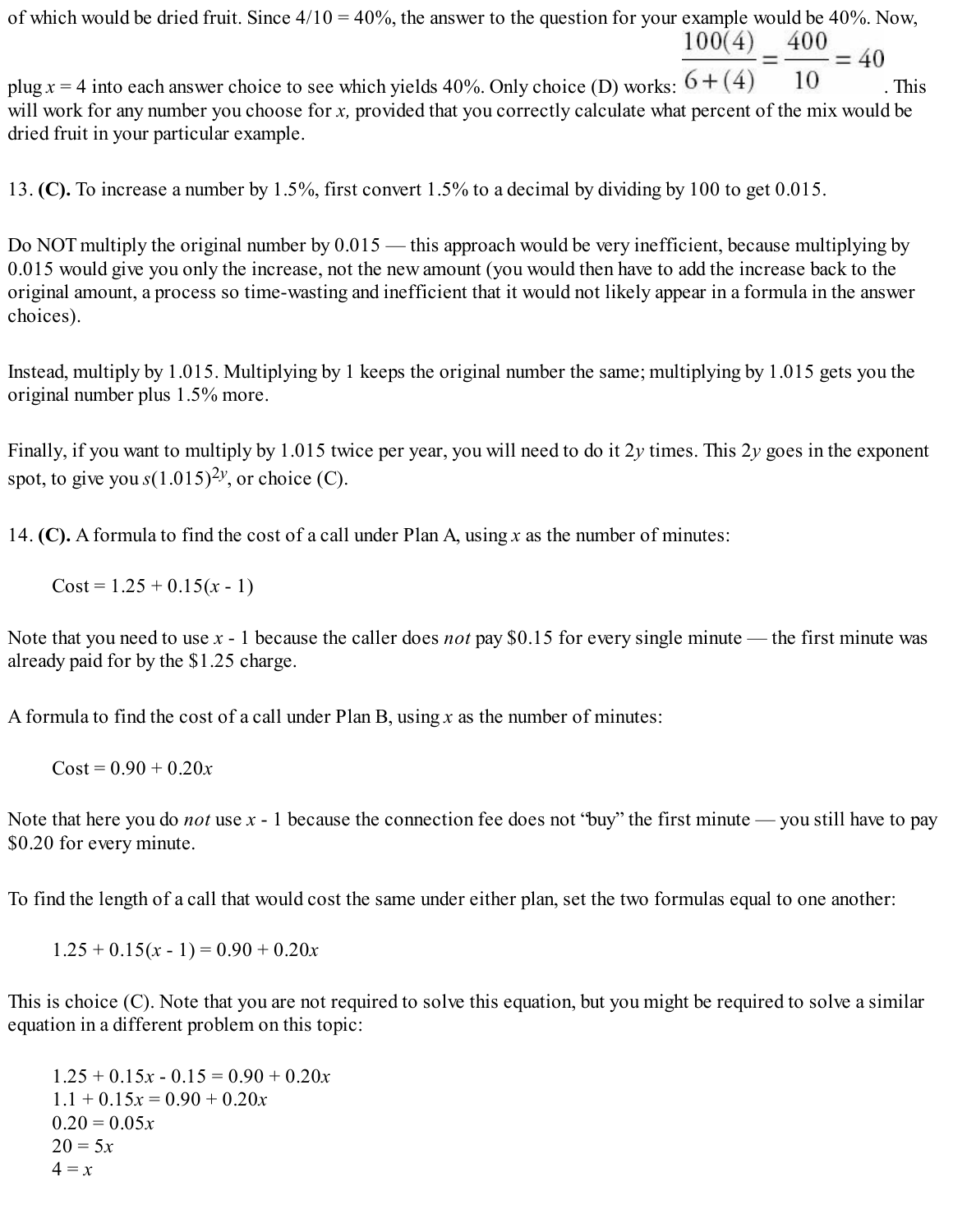A 4-minute call would cost the same under either plan. To test this, calculate the cost of a 4-minute call under both plans: it's \$1.70 either way.

15. **(D).** The mix costs *c* cents per ounce. Since you want your final answer in dollars, convert right now:

$$
c
$$
 cents per ounce =  $\frac{c}{100}$ dollars per ounce

The supplier then purchases  $p$  pounds of mix. You cannot simply multiply  $p$  by  $100$ , because  $p$  is in pounds and  $100$ is in dollars per OUNCE. You must convert again. Since there are 16 ounces in a pound, it makes sense that a pound would cost 16 times more than an ounce:

 $\mathcal{C}$ 

 $\mathcal{C}$ 

 $\frac{c}{100}$  dollars per ounce =  $\frac{16c}{100}$  dollars per pound

 $4c$ 

Reduce to get  $25$  dollars per pound.

Multiply by *p*, the number of pounds, to get what the supplier paid:  $25$  dollars.

Now, the supplier is going to sell the mix for three times what he or she paid. (Don't worry that the problem says three times the "price per ounce" — whether you measure in ounces or pounds, this stuff just got three times more expensive.)

 $4cp$ 

$$
\frac{4cp}{25} \times 3 = \frac{12cp}{25}
$$
, or answer choice (D).

Note: Make sure you were calculating for revenue, not profit! You were not asked to subtract expenses (what the supplier paid) from the money he or she will be making from selling the mix.

An alternative solution is to plug in smart numbers. An easy number to pick when working with cents is 50 (or 25 whatever is easy to think about and convert to dollars). Write a value on your paper along with what the value means in words:

 $c = 50$  mix costs 50¢ per ounce

Now, common sense (and the fact that  $16$  ounces  $= 1$  pound) will easily allow you to convert:

 $50¢$  per ounce = \$8.00 per pound

The supplier bought *p* pounds. Pick any number you want. For example: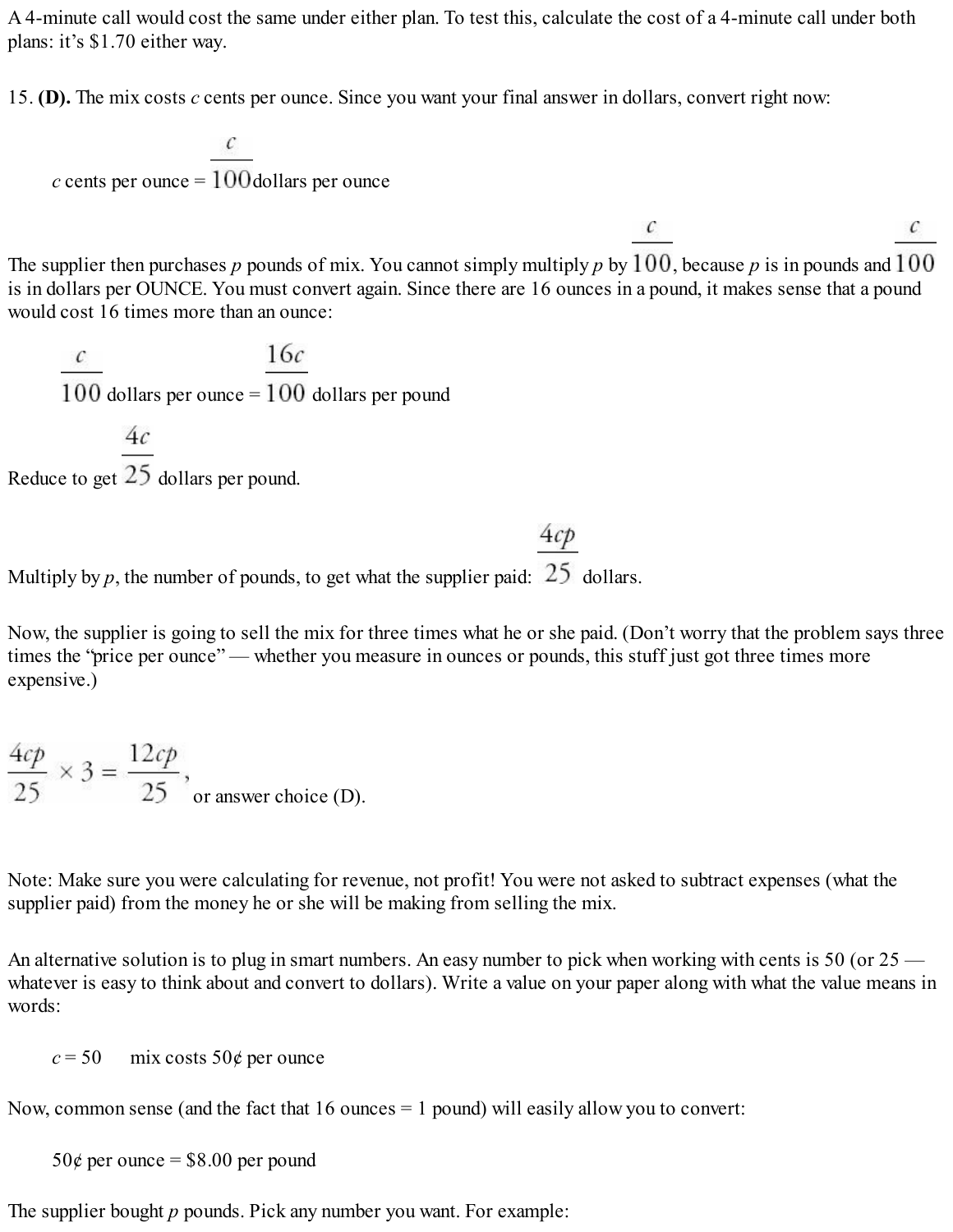$p = 2$  bought 2 pounds, so spent \$16

Notice that no one asked you for this \$16 figure, but when calculating with smart numbers, it's best to write down obvious next steps in the reasoning process.

Finally, the supplier is going to sell the mix for three times what he or she paid, so the supplier will sell for \$48.

Plug in  $c = 50$  and  $p = 2$  to see which answer choice generates 48. Only (D) works.

16. **(A).** Since the figure has six sides, use the formula (*n* - 2)(180), where *n* is the number of sides, to figure out that the sum of the angles inside the figure  $= (6 - 2)(180) = 720$ .

The angle supplementary to x can be labeled on your paper as  $180 - x$  (since two angles that make up a straight line must sum to 180). Thus:

 $a + b + c + d + e + 180 - x = 720$  $a + b + c + d + e - x = 540$ 

You are asked to solve for *x*. Since *x* is being subtracted from the left side, it would be easiest to add *x* to both sides, and get everything else on the opposite side.

 $a + b + c + d + e - x = 540$  $a + b + c + d + e = 540 + x$  $a + b + c + d + e - 540 = x$ 

Since  $d = 2c$  and  $e = \frac{1}{2}d$  and the answers are in terms of *a*, *b*, and *c*, you need to make the *d* and *e* drop out of  $a + b$  $+ c + d + e - 540 = x$ .

Fortunately  $d = 2c$  and  $e = \frac{1}{2}a$  are already solved for *d* and *e*, the variables you want to drop out. Substitute:

$$
\frac{1}{a+b+c+2c+2} \cdot a - 540 = x
$$
  

$$
\frac{3}{2} \cdot a + b + 3c - 540 = x
$$

This is a match with answer choice (A).

Alternatively, pick numbers. To do this, use the formula (*n* - 2)(180), where *n* is the number of sides, to figure out that the sum of the angles inside the figure =  $(6 - 2)(180) = 720$ . Then, pick values for *a*, *b*, *c*, *d*, and *e*, so that  $d = 2c$  and

$$
e = \frac{1}{2}a
$$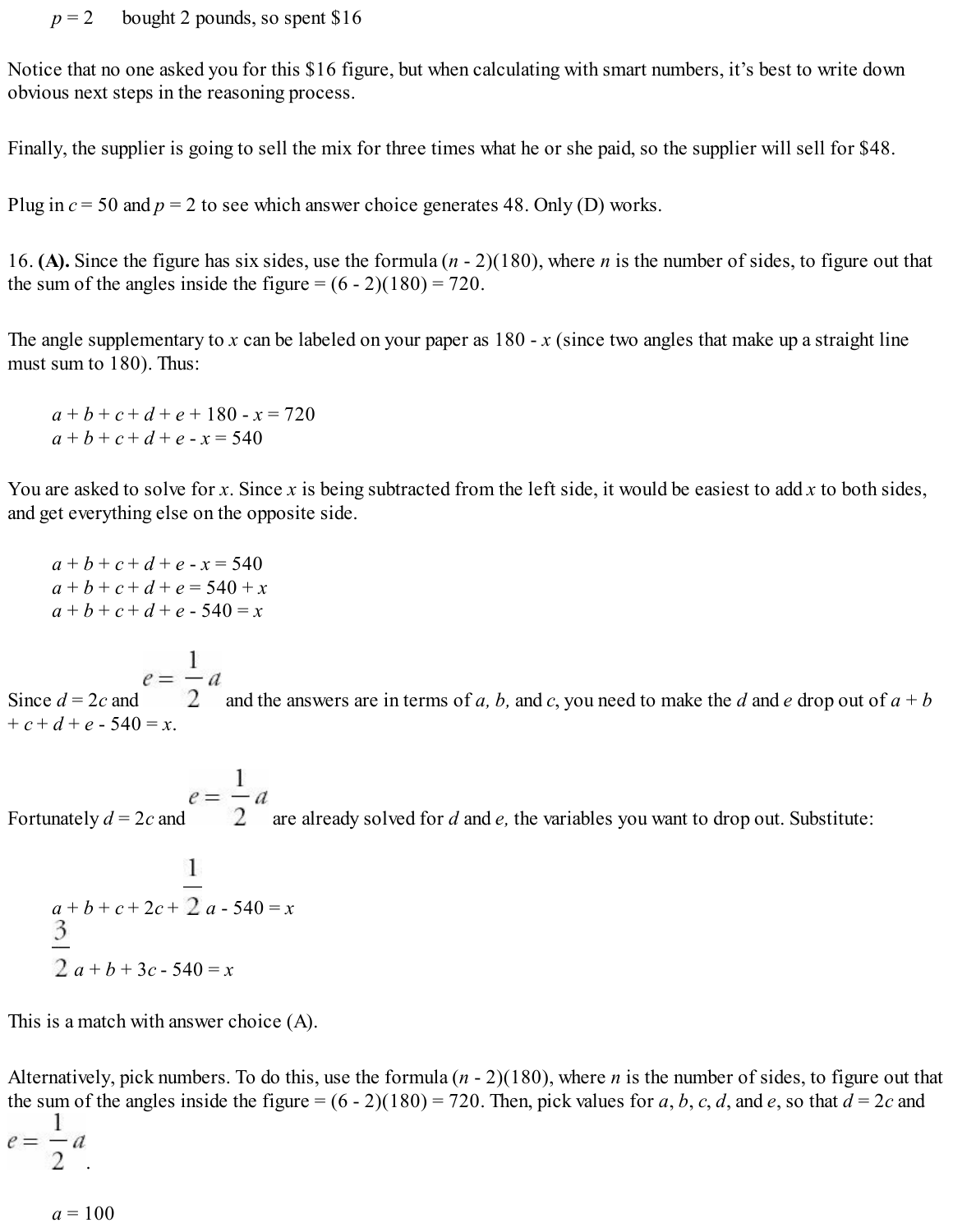$b = 110$  $c = 120$  $d = 240$  (this is twice the value picked for *c*)  $e = 50$  (this is 1/2 the value picked for *a*)

Subtract all of these values from 720 to get that the unlabeled angle, for this example, is equal to 100. This makes *x* equal to  $180 - 100 = 80$ .

Now plug  $a = 100$ ,  $b = 110$ , and  $c = 120$  into the answers to see which formula yields a value of 80. (A) is the correct answer.

17. **(A).** One algebraic solution involves defining all three terms in terms of *a.* Since the terms are consecutive odd integers, they are 2 apart from each other, as such:

*a*  $b = a + 2$  $c = a + 4$ 

Then, *a* is halved to become *m*, *b* is doubled to become *n,* and *c* is tripled to become *p*, so:

 $\frac{1}{2}a = m$  $2b = n$  $2(a + 2) = n$  $2a + 4 = n$  $3c = p$  $3(a + 4) = p$  $3a + 12 = p$ 

Since  $k = mnp$ , multiply the values for *m*, *n*, and *p*:

$$
k = \frac{1}{2a} (2a+4) (3a+12)
$$
  
\n
$$
k = \frac{1}{2a} (6a^2 + 24a + 12a + 48)
$$
  
\n
$$
k = \frac{1}{2a} (6a^2 + 36a + 48)
$$
  
\n
$$
k = 3a^3 + 18a^2 + 24a
$$

This is a match with answer choice (A).

A "smart numbers" solution would be to pick three consecutive odd integers for *a, b,* and *c.* When picking numbers for a Variables in the Choices problem, avoid picking 0, 1, or any of the numbers in the problem (this can sometimes cause more than one answer to appear to be correct, thus necessitating starting over with another set of numbers). So: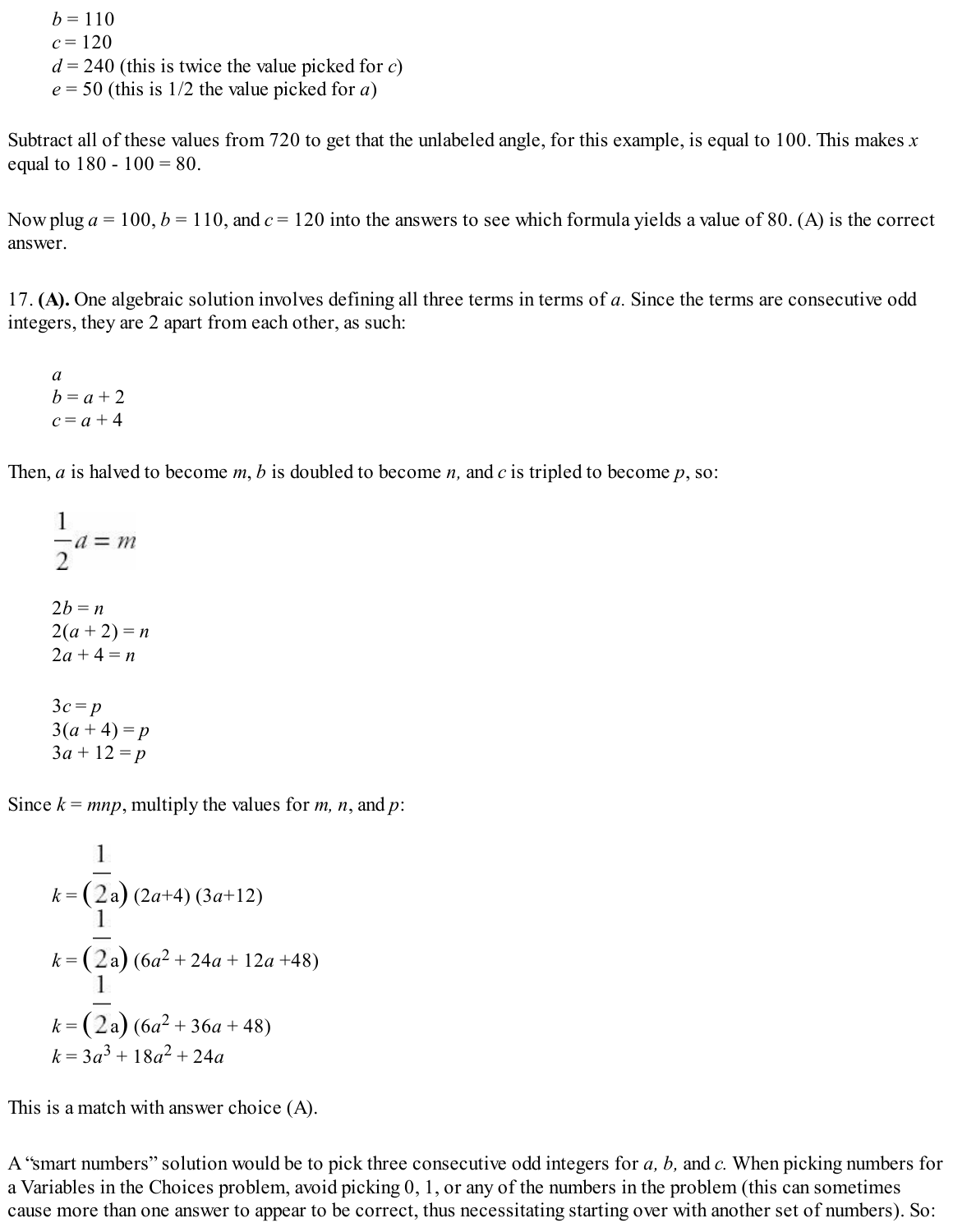$a = 3$  $b = 5$  $c = 71$ 

Then, *a* is halved to become *m*, *b* is doubled to become *n,* and *c* is tripled to become *p*, so:

 $1.5 = m$  $10 = n$  $21 = p$ 

Since  $k = mnp$ , multiply the values for *m*, *n*, and *p*:

 $k = (1.5)(10)(21)$  $k = 315$ 

Now, plug  $a = 3$  (the value originally selected) into the answer choices to see which choice equals 315. Only (A) works.

Because the correct answer is simply a mathematical way of writing the situation described in the problem, this will work for any value you pick for *a,* provided that *a, b,* and *c* are consecutive odd integers and you calculate *k* correctly.

18. **(C).** The phrase "*m* pencils cost the same as *n* pens" can be written as an equation, using *x* for the cost per pencil and *y* for the cost per pen:

 $mx = ny$ 

Keep in mind here that *m* stands for the NUMBER of pencils and *n* for the NUMBER of pens (not the cost). Now, since pencils cost 20 cents or \$0.2 (the answer needs to be in dollars, so convert to dollars now), substitute in for *x*:

$$
0.2m = ny
$$

Solve for *y* to get the cost of 1 pen:

$$
y = \frac{0.2m}{n}
$$

$$
= 0.2m
$$

Since *y* is the cost of 1 pen and  $y = \frac{y}{n}$ , multiply by 10 to get the cost of 10 pens:

$$
10 y = 10 \left( \frac{0.2 m}{n} \right)
$$
  

$$
10 y = \frac{2m}{n}
$$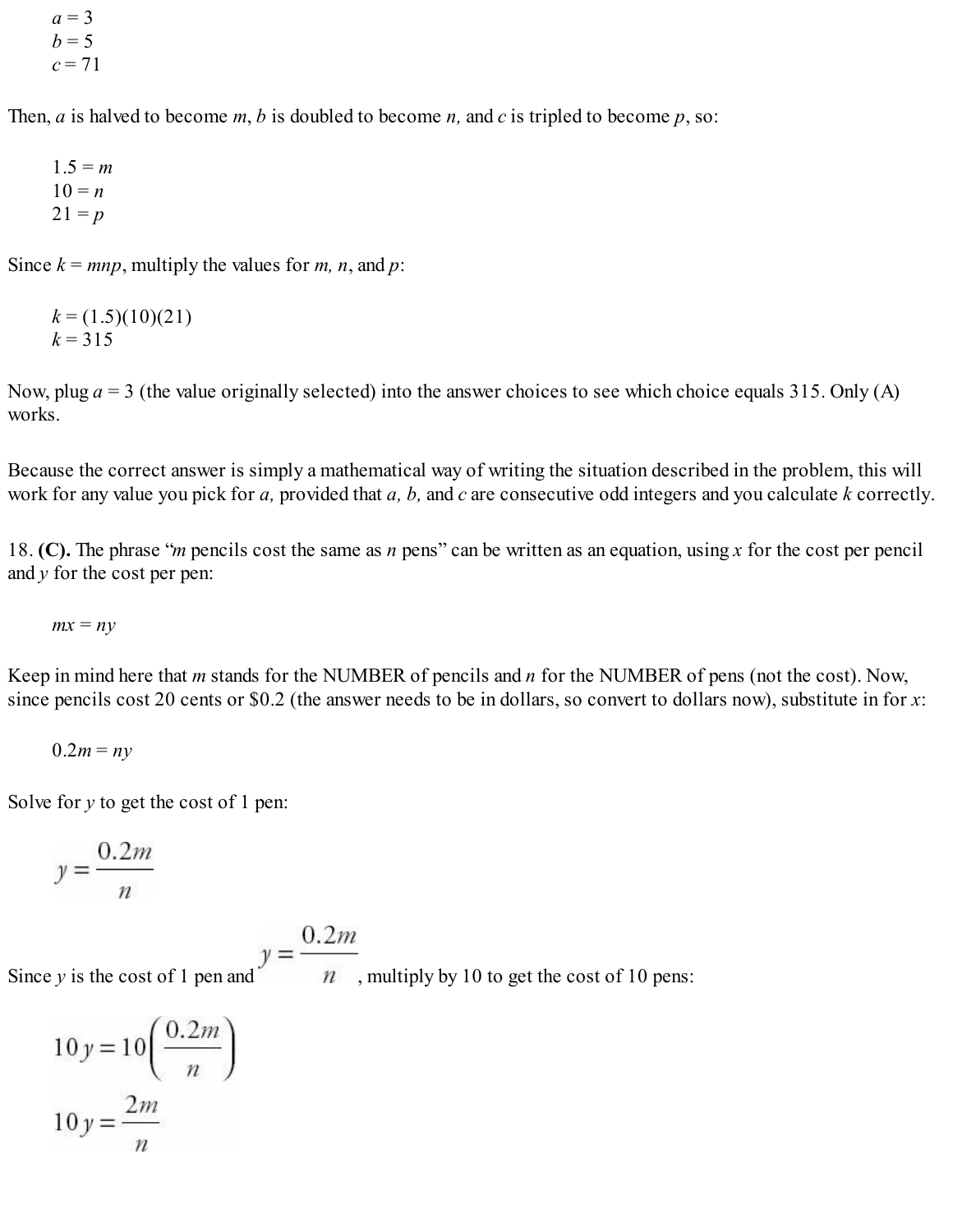## $2m$

Thus, the answer is  $\pi$ , or (C).

Alternatively, plug in smart numbers. Since pencils cost 20 cents, maybe pens cost 40 cents (you can arbitrarily pick this number). You are told "*m* pencils cost the same as *n* pens"—pick a number for one of these variables, and then determine what the other variable would be for the example you've chosen. For instance, if *m* = 10, then 10 pencils would cost \$2.00. Since 5 pens can be bought for \$2.00, *n* would be 5. Now, answer the final question as a number: the cost of 10 pens in this example is \$4.00, so the final answer is 4. Plug in  $m = 10$  and  $n = 5$  to all of the answer choices to see which yields an answer of 4. Only (C) works. For any working system you choose in which "*m* pencils cost the same as *n* pens," choice (C) will work.

19. **(E).** One way to do this problem is simply to construct a formula. Randi's pay is equal to \$2,000 plus commission:

 $P = 2000 + ...$ 

You are only asked to construct a formula for months during which she sells more than 10 forklifts, so you know that she will definitely be receiving 5% commission on 10 forklifts that each cost *s*. Since the revenue from the forklifts would then be 10*s*, Randi's commission would be 0.05(10*s*), or 0.5*s*.

 $P = 2.000 + 0.5s + ...$ 

Now, you must add the commission for the forklifts she sells above the first 10. Since these first 10 forklifts are already accounted for, you can denote the forklifts at this commission level by writing *f* - 10. Since each forklift still costs *s,* the revenue from these forklifts would be *s*(*f* - 10). Since Randi receives 10% of this as commission, the amount she receives would be 0.10*s*(*f* - 10).

$$
P = 2,000 + 0.5s + 0.10s(f - 10)
$$

It is possible to simplify further by distributing 0.10*s*(*f* - 10), but before doing more work, check the answers — you have an exact match already, answer choice (E).

Alternatively, plug in numbers. Say forklifts cost \$100 (so, *s* = 100). Randi makes \$5 each for the first ten she sells, so \$50 total. Then she makes \$10 each for any additional forklifts. Pick a value for *f* (make sure the value is more than 10, since the question asks for a formula for months in which Randi sells more than 10 forklifts). So, in a month in which she sells, for example, 13 forklifts (so,  $f = 13$ ), she would make  $$2,000 + $50 + 3 ($10) = $2,080$ .

In this example:

 $s = 100$  $f = 13$ 

Plug in these values for *s* and *f* to see which choice yields \$2,080. Only choice (E) works:

 $P = 2,000 + 0.5(100) + 0.10(100)(13 - 10)$  $P = 2,000 + 50 + 10(3)$  $P = 2,080$ 

20. **(A).** This question can be solved either with smart numbers or algebra. First, consider plugging in smart numbers.